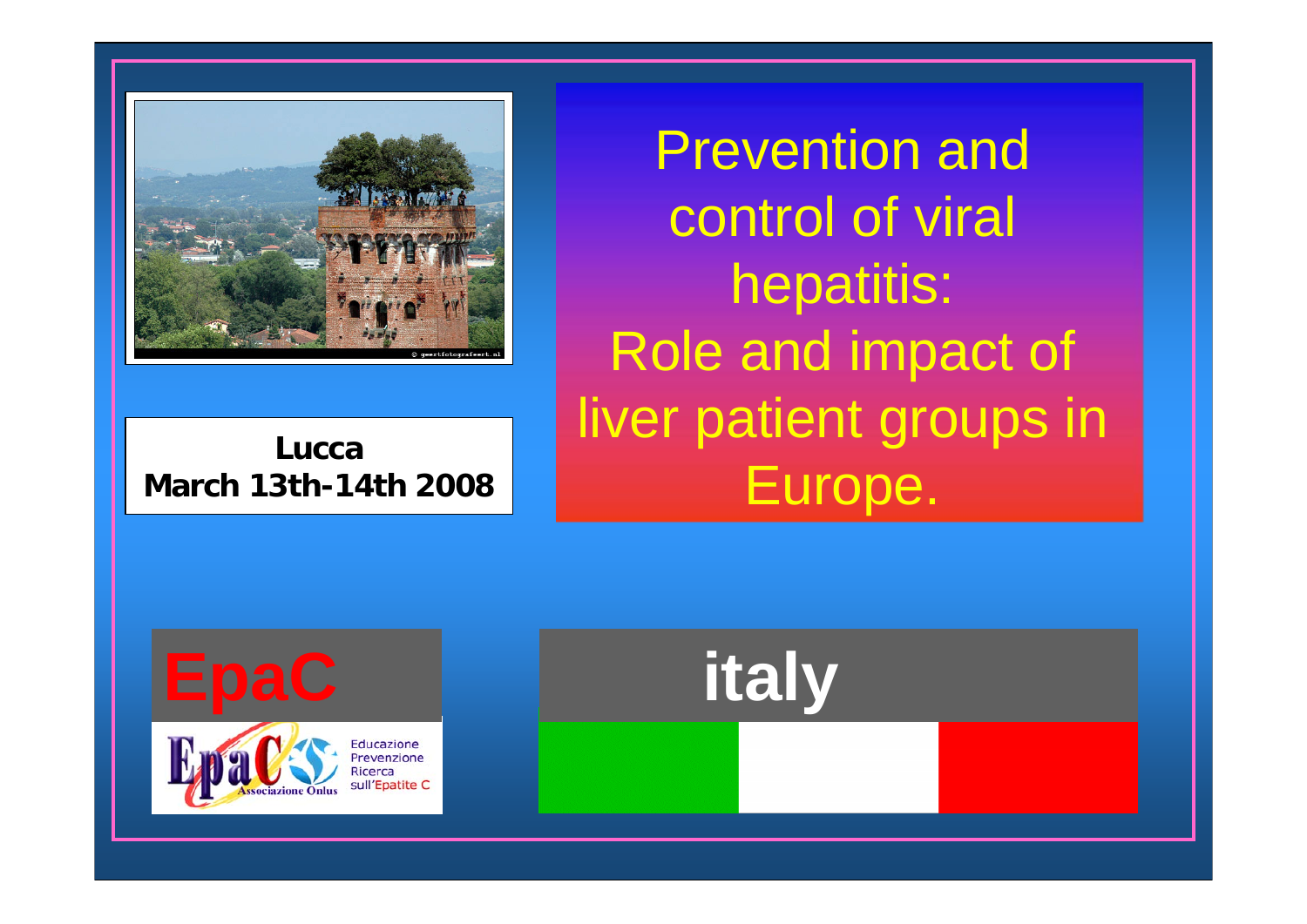

# **EpaC has been founded in 1999**

By two patients

because at that time there were no free informations available for patients about HVC in Italian language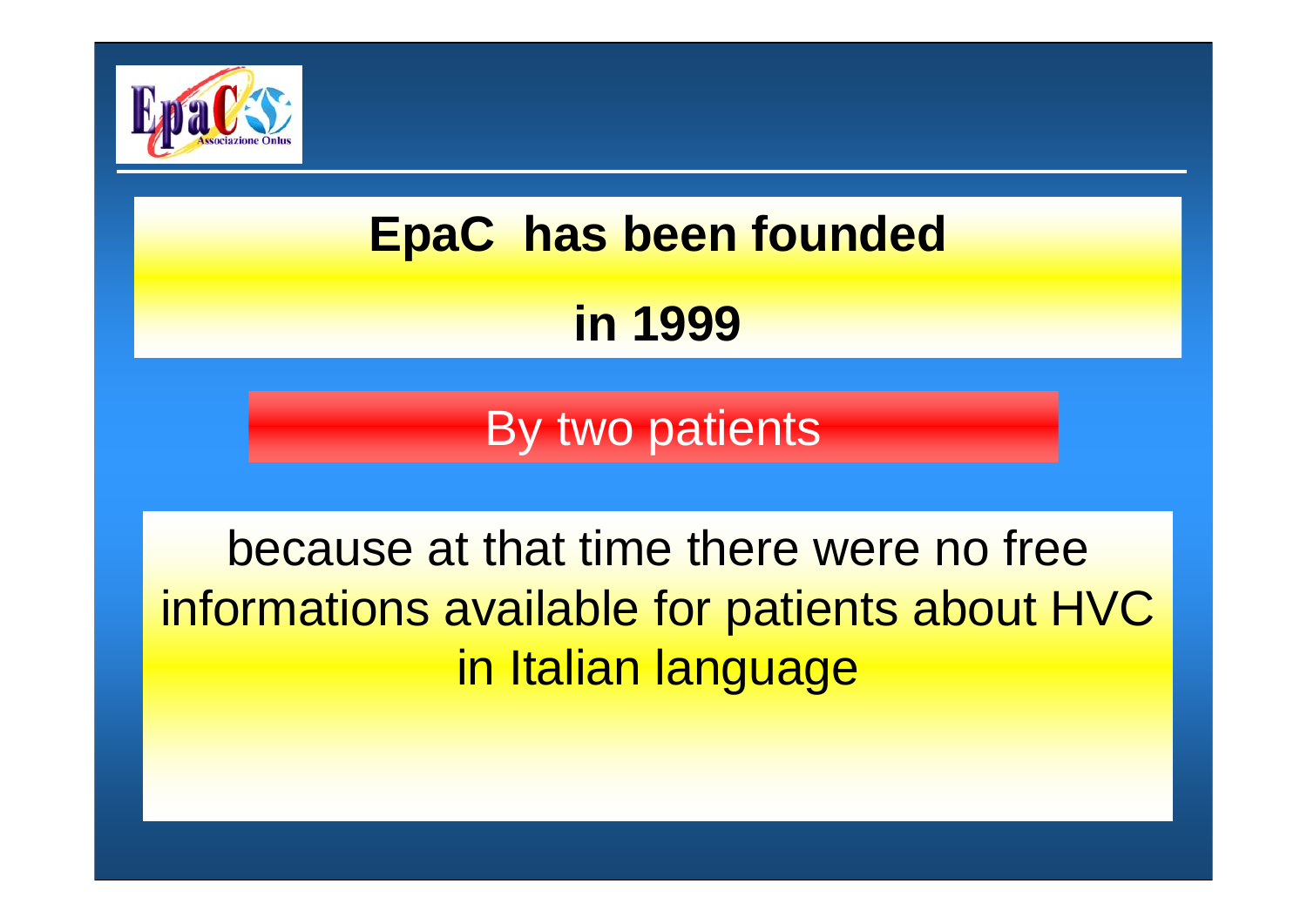

### Main purposes on viral hepatitis

## INFORM THE GENERAL POPULATION

## TAILORED COUNSELLING FOR PATIENTS AND THEIR FAMILY

### EDUCATE THE FAMILY DOCTORS

### FINANCE RESEARCH PROJCETS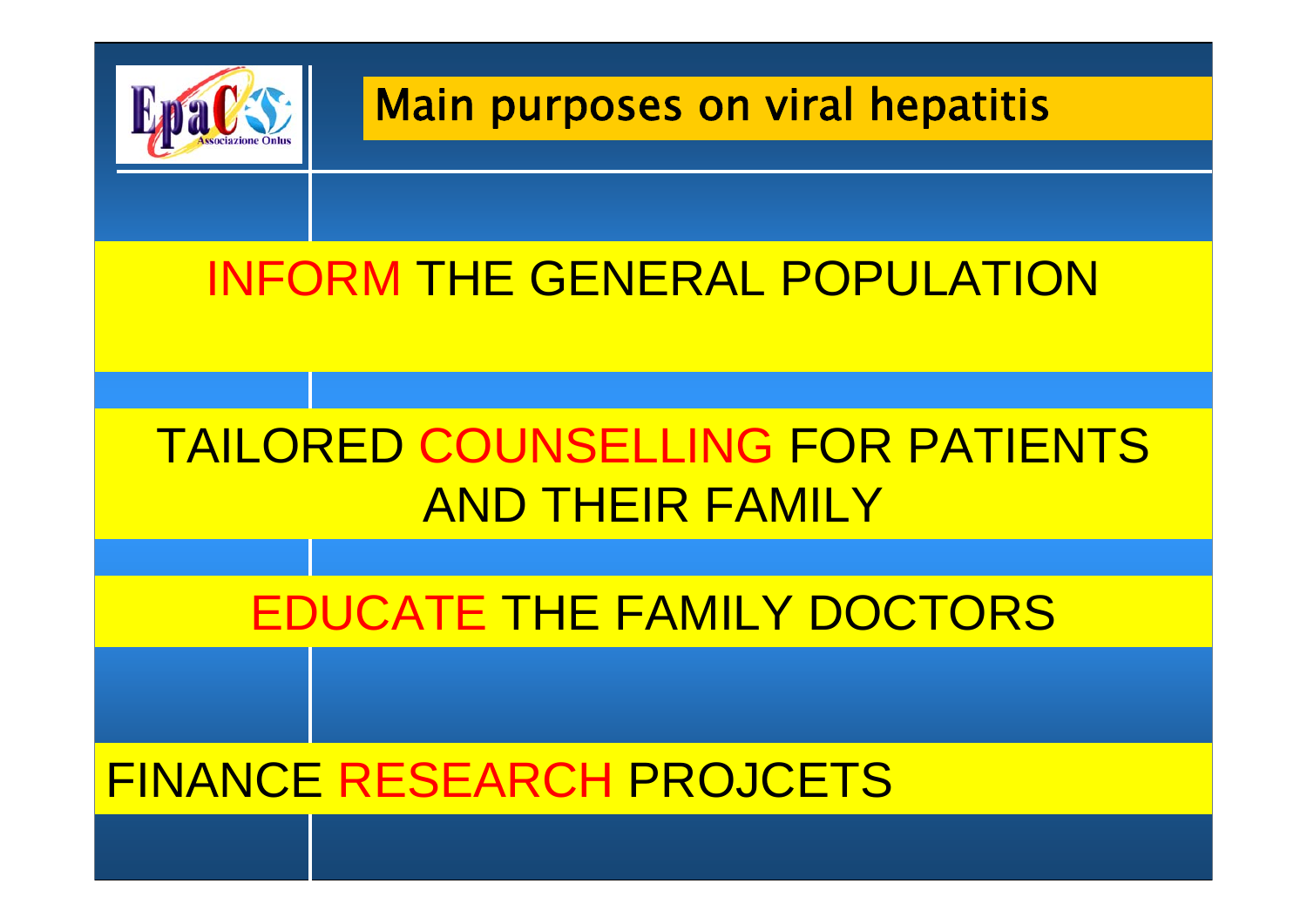

### **PERSONALIZED AND TAILORED INFORMATIVE ASSISTANCE**

### **ACCOMPANY PATIENTS DURING THE** *"VIRUS FREE"* **LONG RUN STEPS**

### **IN ANY CASE IMPROVE PATIENT QUALITY OF LIFE**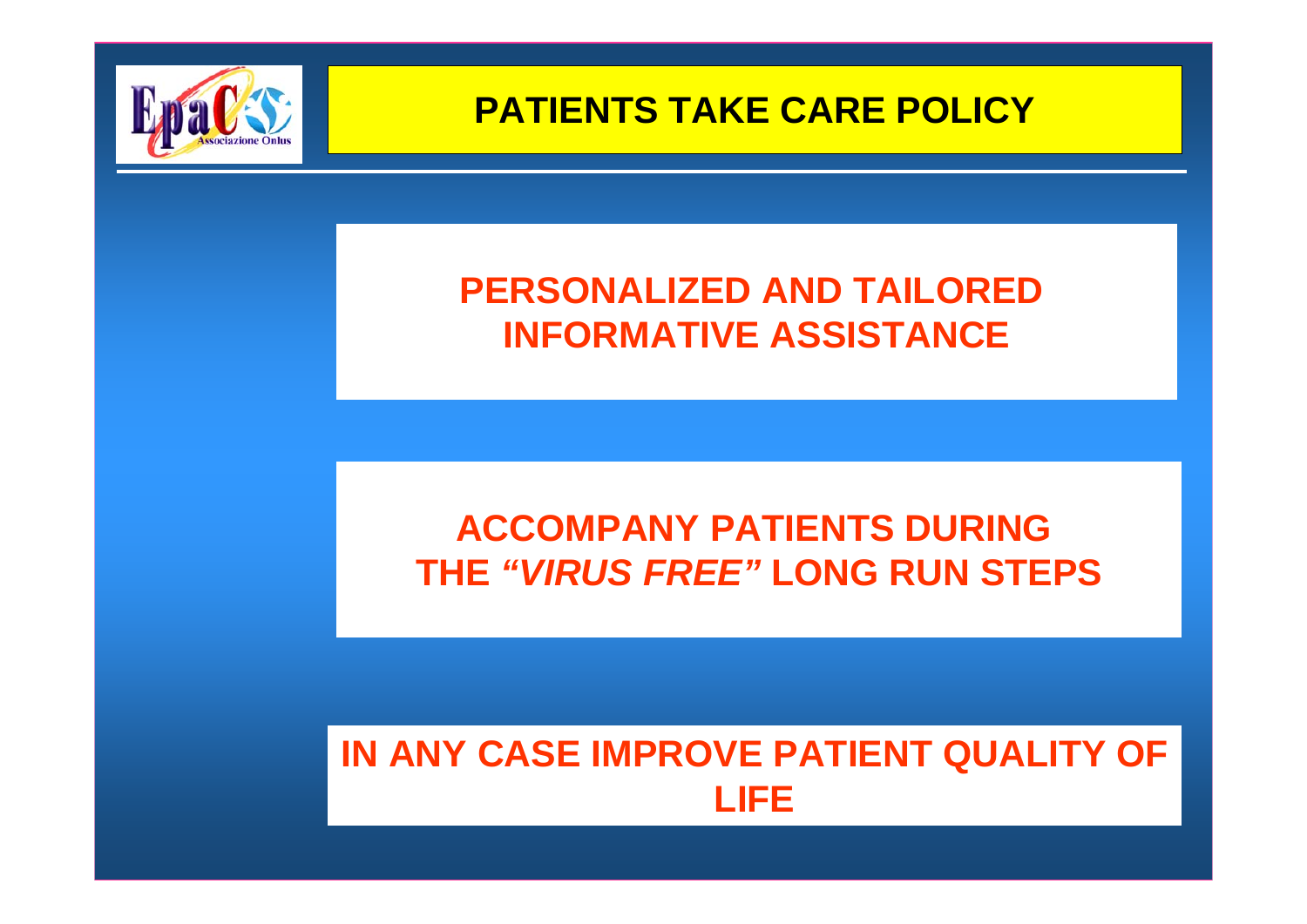

**GET IN TOUCH WITH THE PATIENT SEND HIM TO A PROFESSIONAL HEPATOLOGIST SUPPORT ABOUT THE RIGHT WAY UNDERTAKEN STABILIZE HIM AS MUCH POSSIBLESUPPORT HIM DURING THE THERAPY MOTIVATE HIM IN CASE OF THERAPY FAILURE**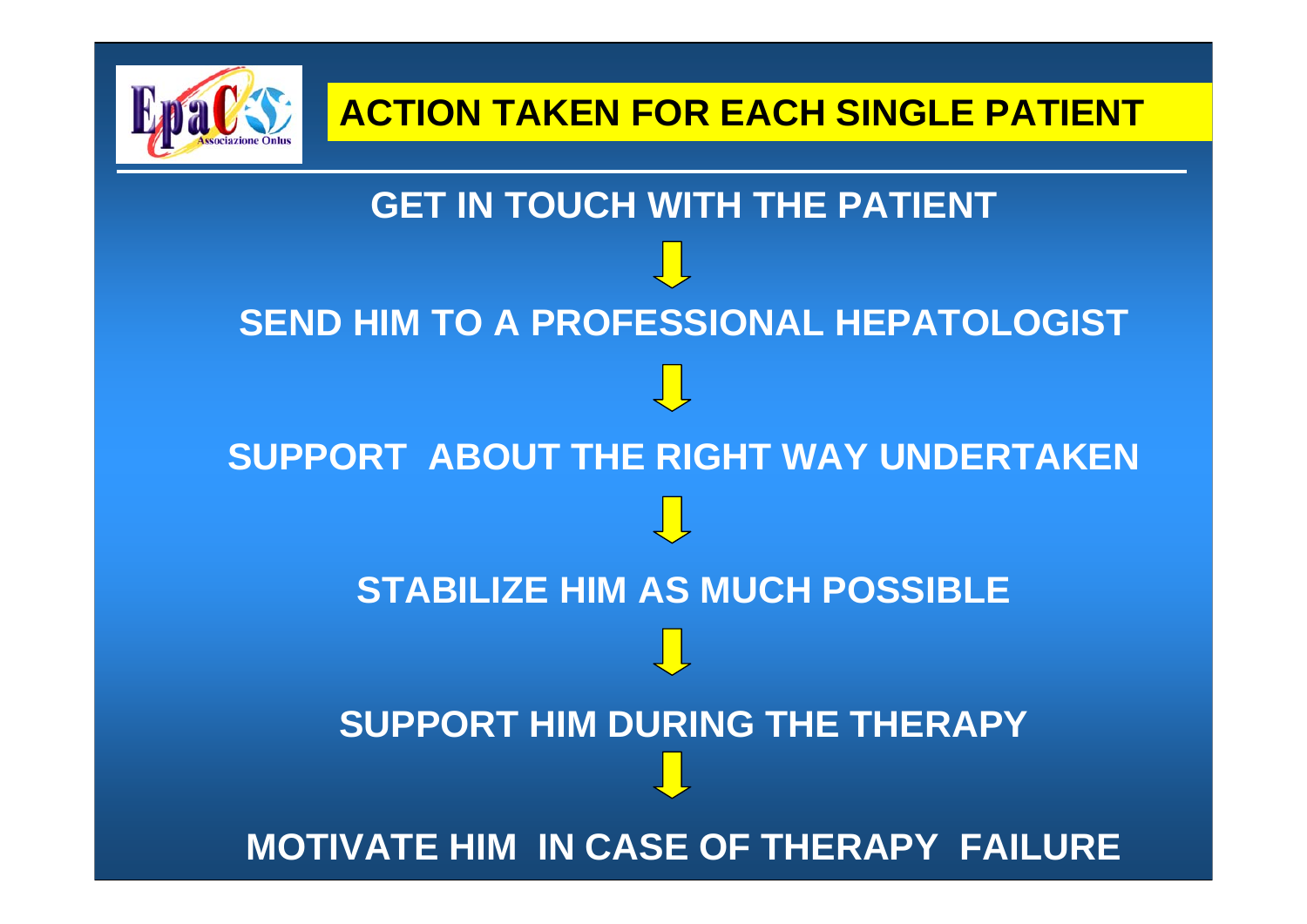### **HOW AND HOW MUCH ?**









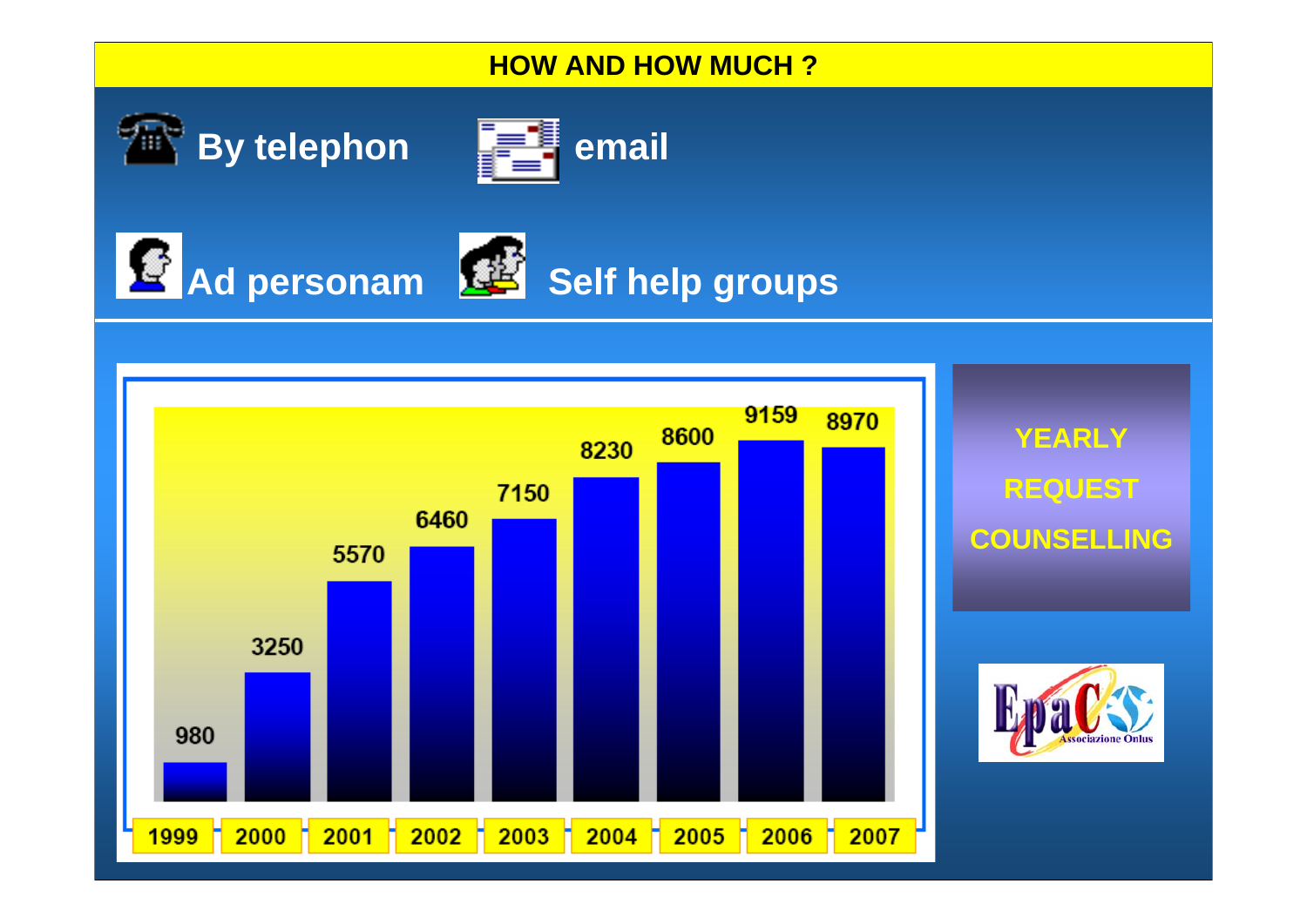

### **STRUCTURE**

#### **MILAN OFFICE**

#### **ROME OFFICE**

 **President Full/time Vice President Full/time Fund raiserFull/time Website responsable Full/time5 regional contact persons 10 collaborators 15 VolunteersScientific Committee2 lawyers 1 Nutritionist**

**Other professionals**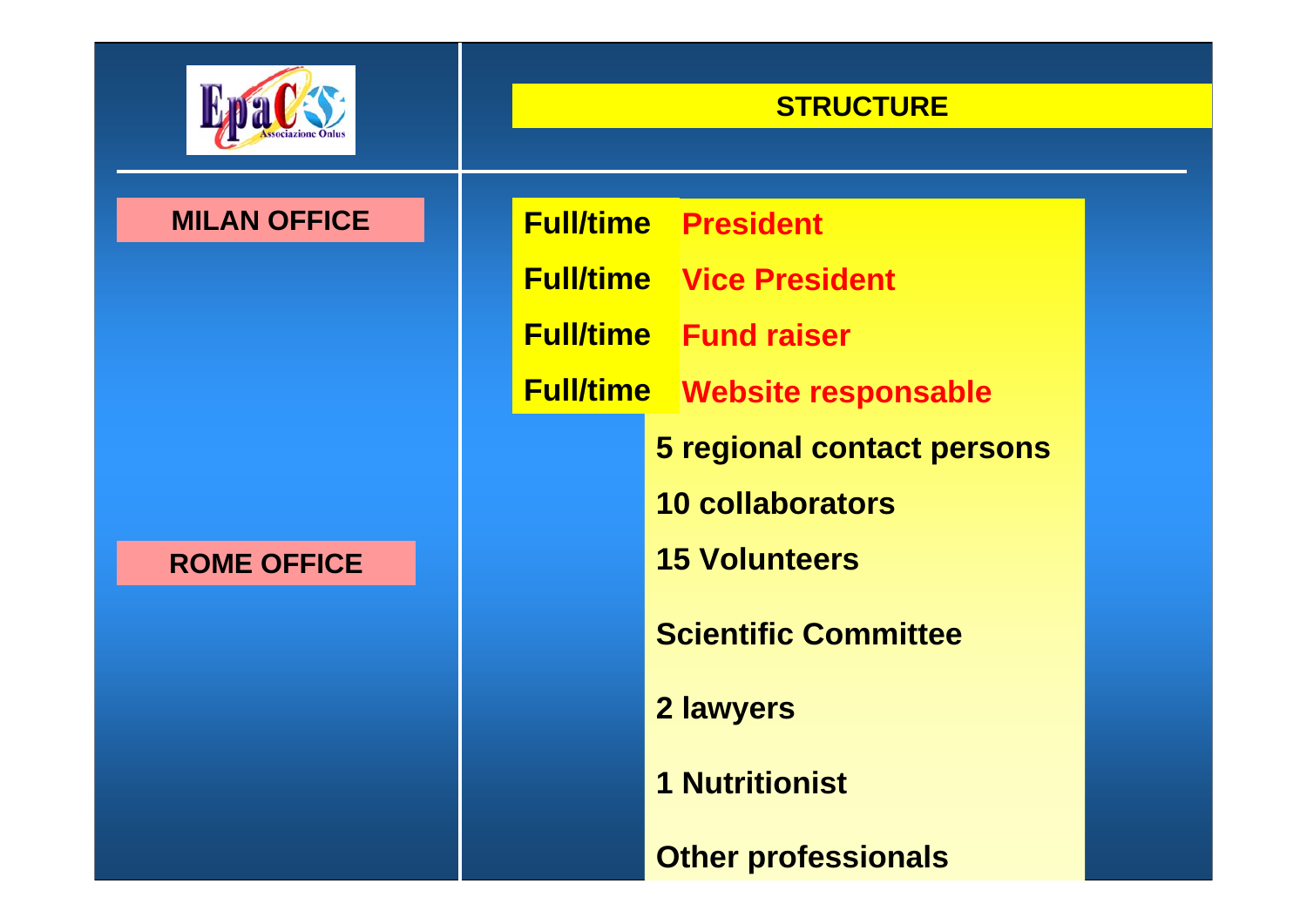

#### **MILAN OFFICE**

#### **ROME OFFICE**

#### **PECULIARITY**

#### **MANAGED 100% BY PATIENTS**

### **NO DOCTORS INSIDE ONLY EXTERNAL SUPPORT**

**STEERING COMMITTE COMPONENTS ARE ALL PATIENTS WITH CIRROSHIS, LIVER TUMOR OR TRASNSPLANTED**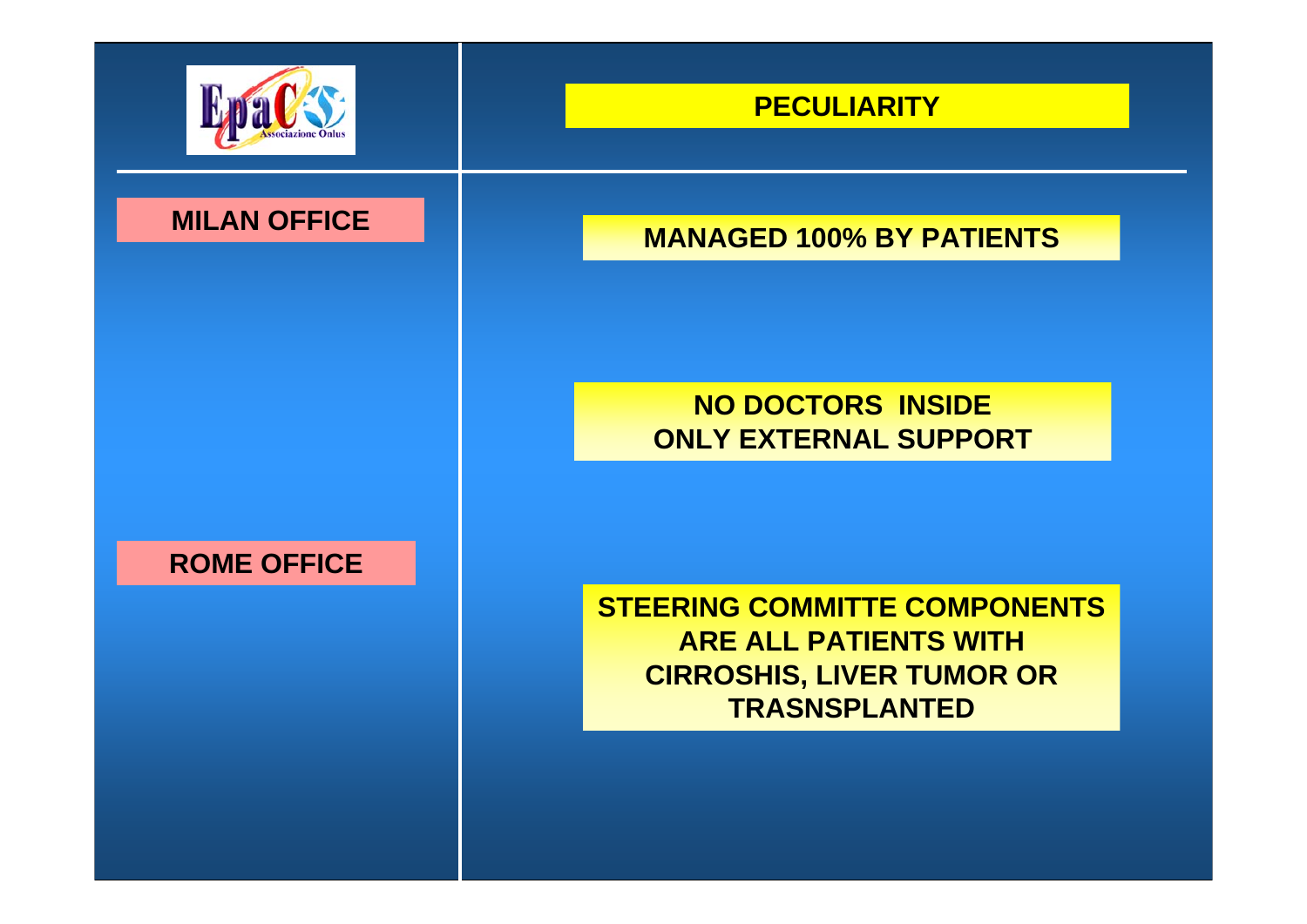

### **PERSONNEL**







#### **ROME OFFICE**

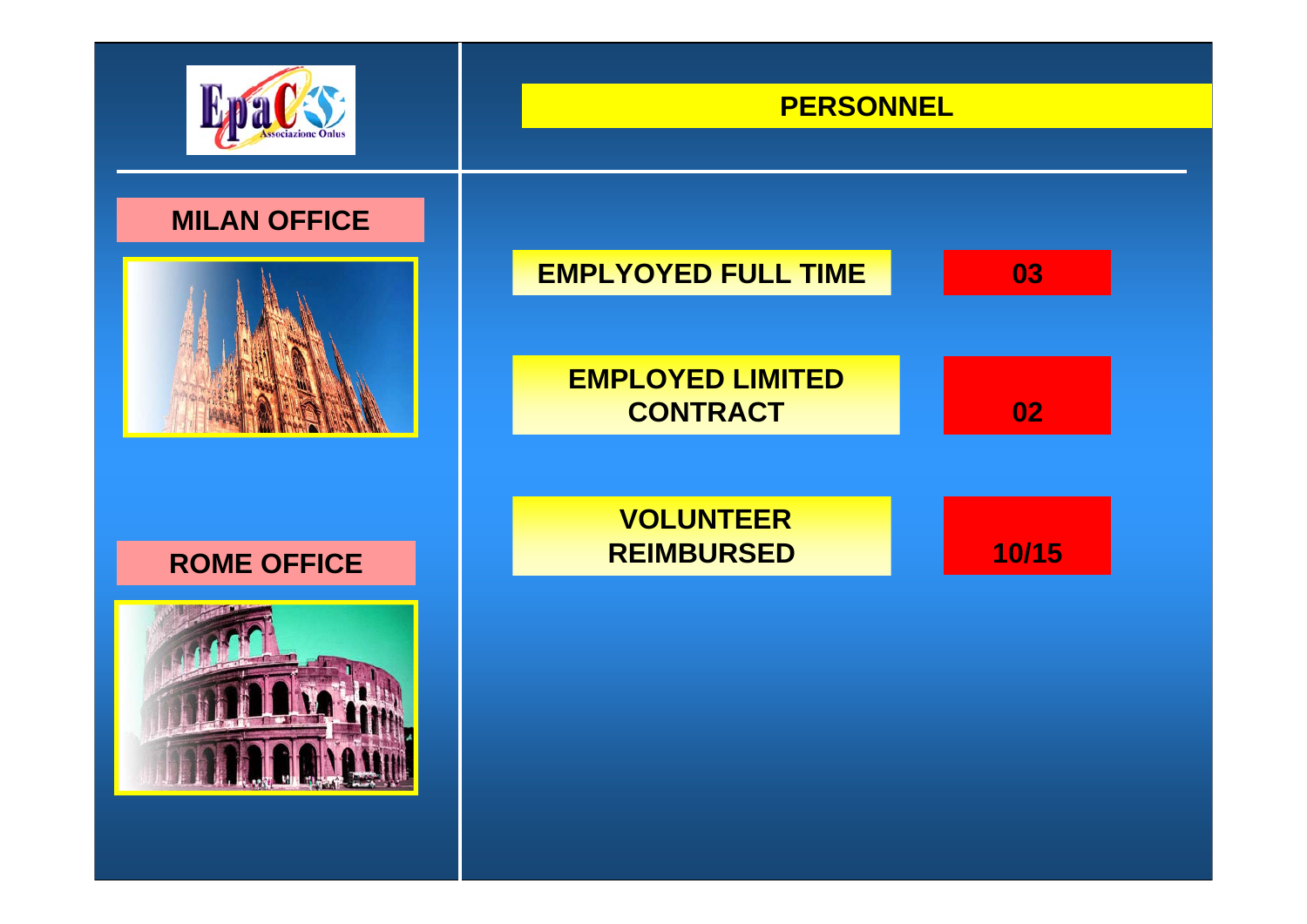#### **BUDGET 2006**

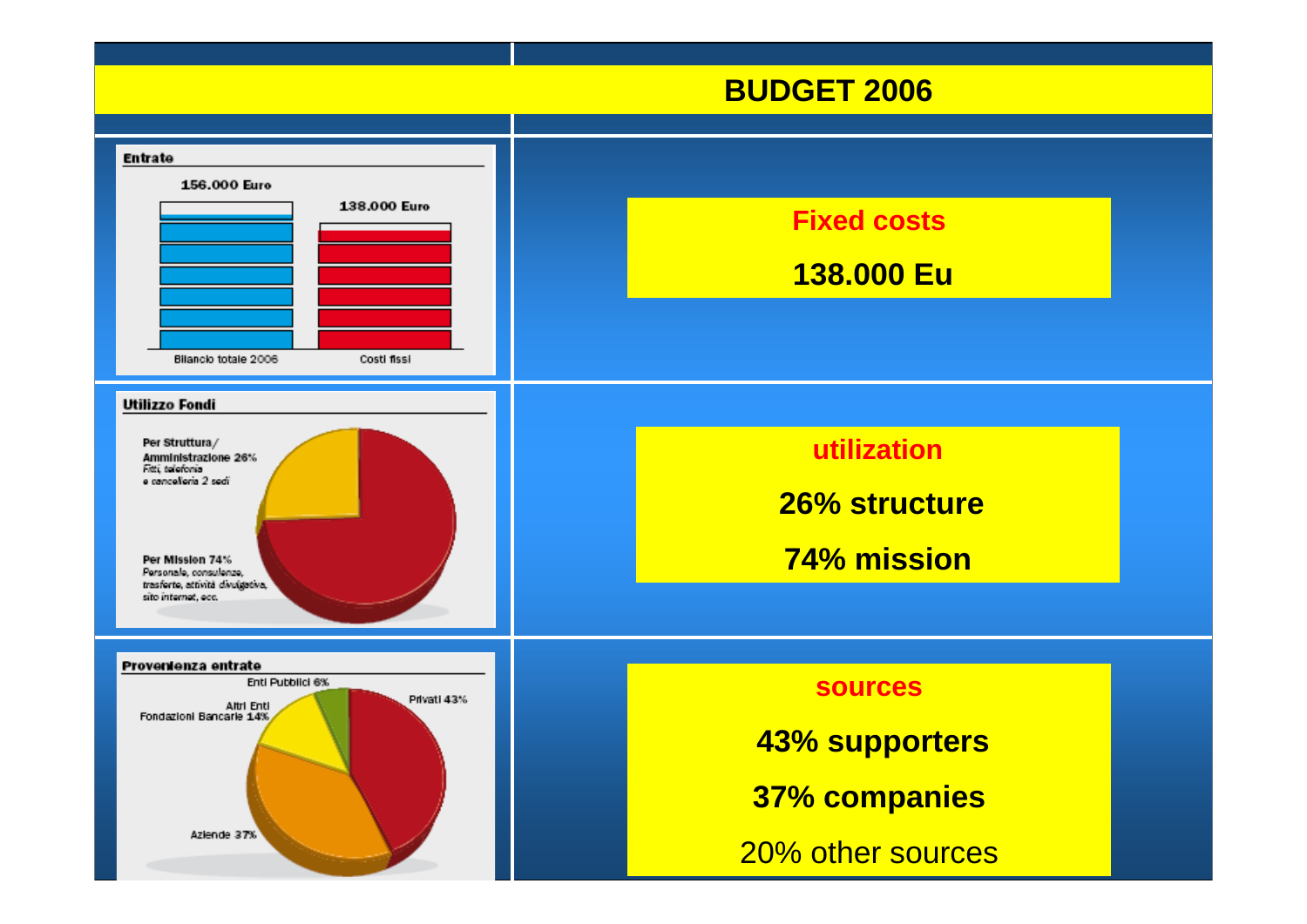

**5** 

**Steering Comittee members**

**Take decisions 3 times yearly, Assembly is validated via chatline**

**21assembly members Can vote**

**Assembly via chatline**

**Once year**

### **7500 Supporters No decision vote**

**Constantinformations**

#### **30.000 SUBSCRIBERS TO THE MONTHLY NEWSLETTER BY MAIL**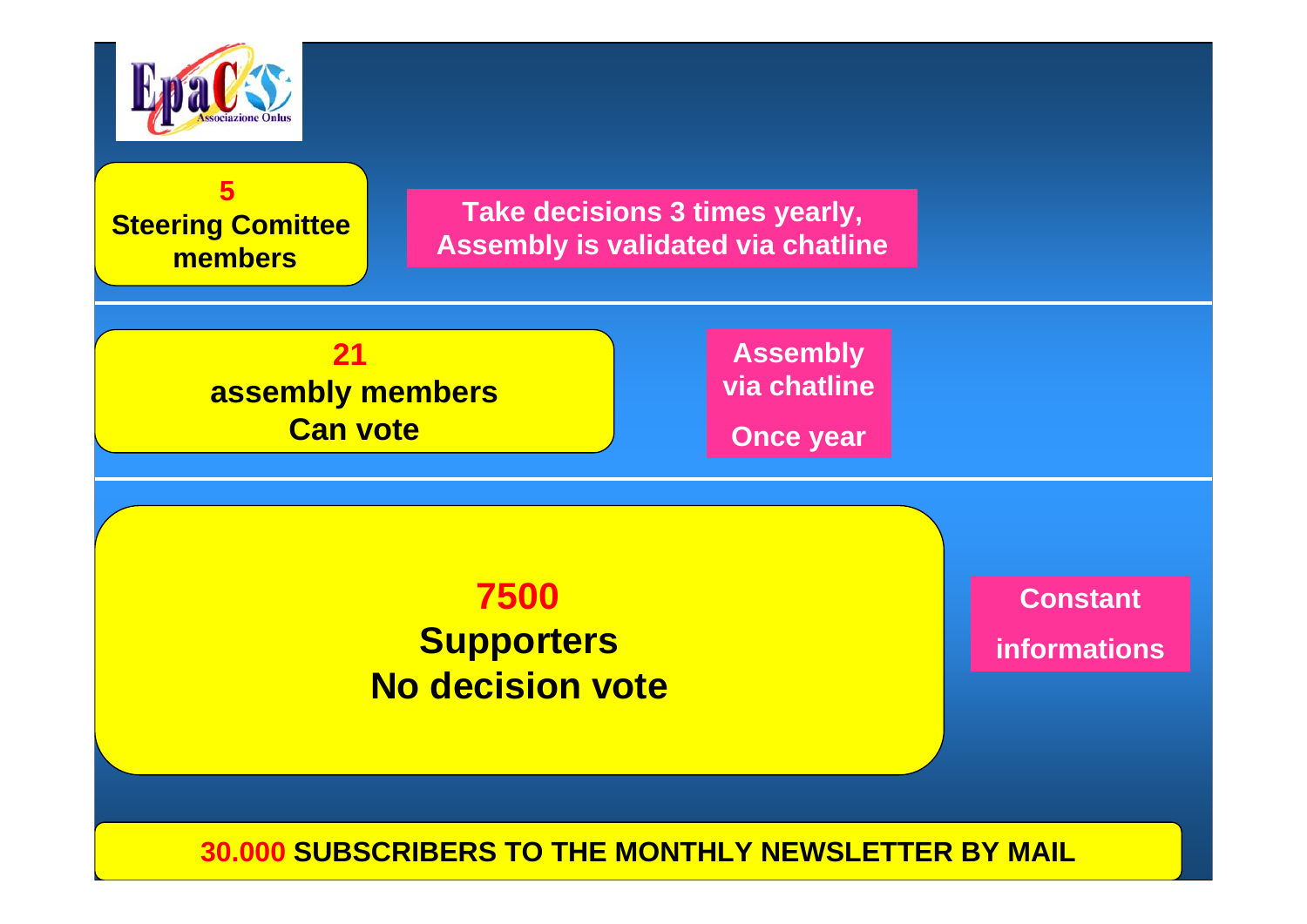**TOOLS**

#### **TARGET AUDIENCE**

### **POPULATION: 55 milion**

**Massmedia, newspapers, internet, TV spot, depliants**









### **PATIENTS: 2 milion**











### **Family DOCTORS: 55.000**

**Internet and**

**Professional manuals**



Epatite "C"

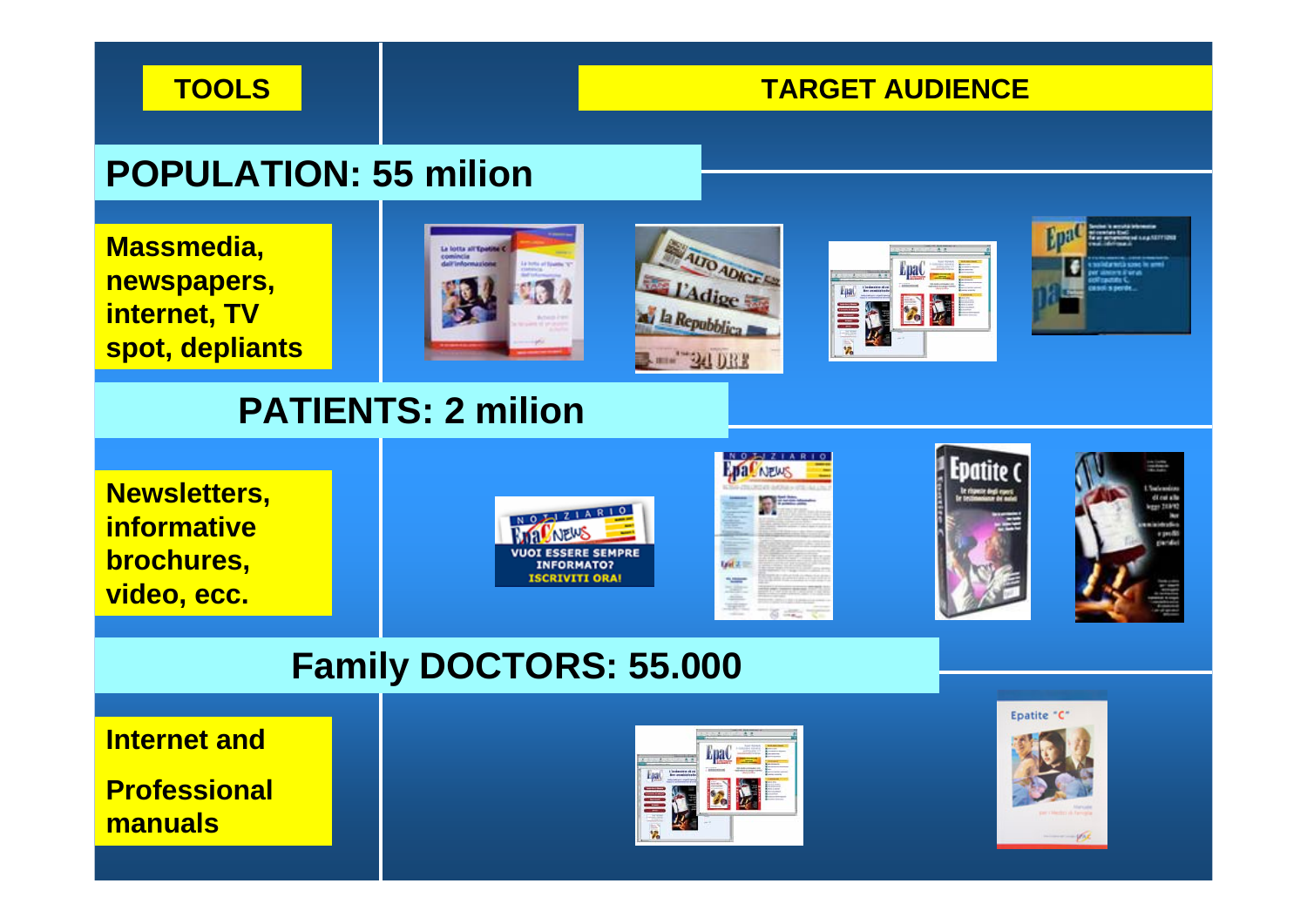**reached**

### **POPULATION: 55 milion**

**In 10 years reached 25 milion people with our caimpaign**

**Reached 50%**

### **PATIENTS: 2 milion**

**Our webiste has been visited by 1.500.000 people**

**Reached 40-60%**

### **Family DOCTORS: 55.000**

**Distributed 10.000 professional brochures**

**Reached 20%**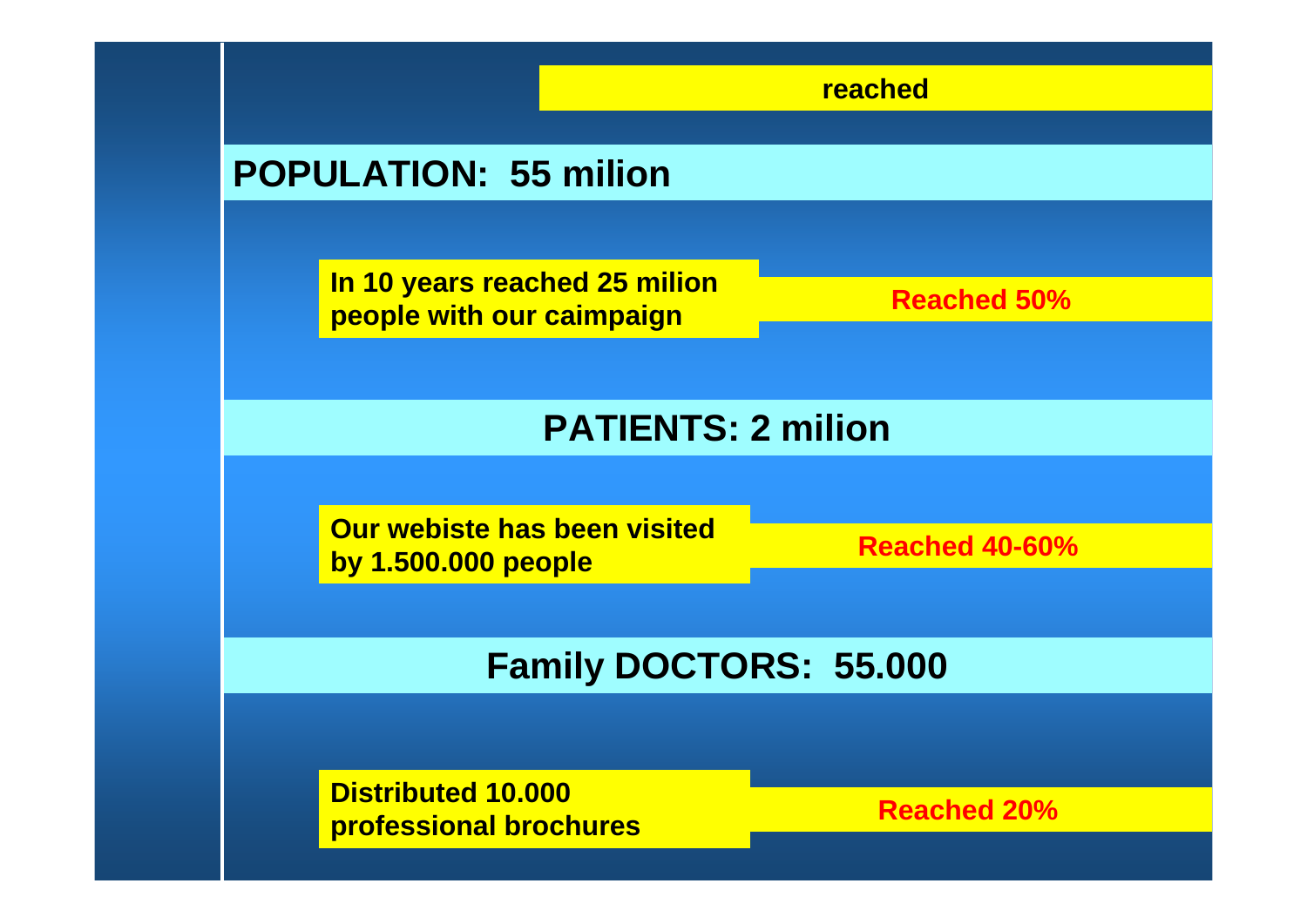

**Services and Activities: General**

### INFORM GENERAL POPULATION

### TAILORED COUNSELLING FOR PATIENTS AND THEIR FAMILY

### EDUCATE THE FAMILY DOCTORS

### FINANCE RESEARCH PROJCETS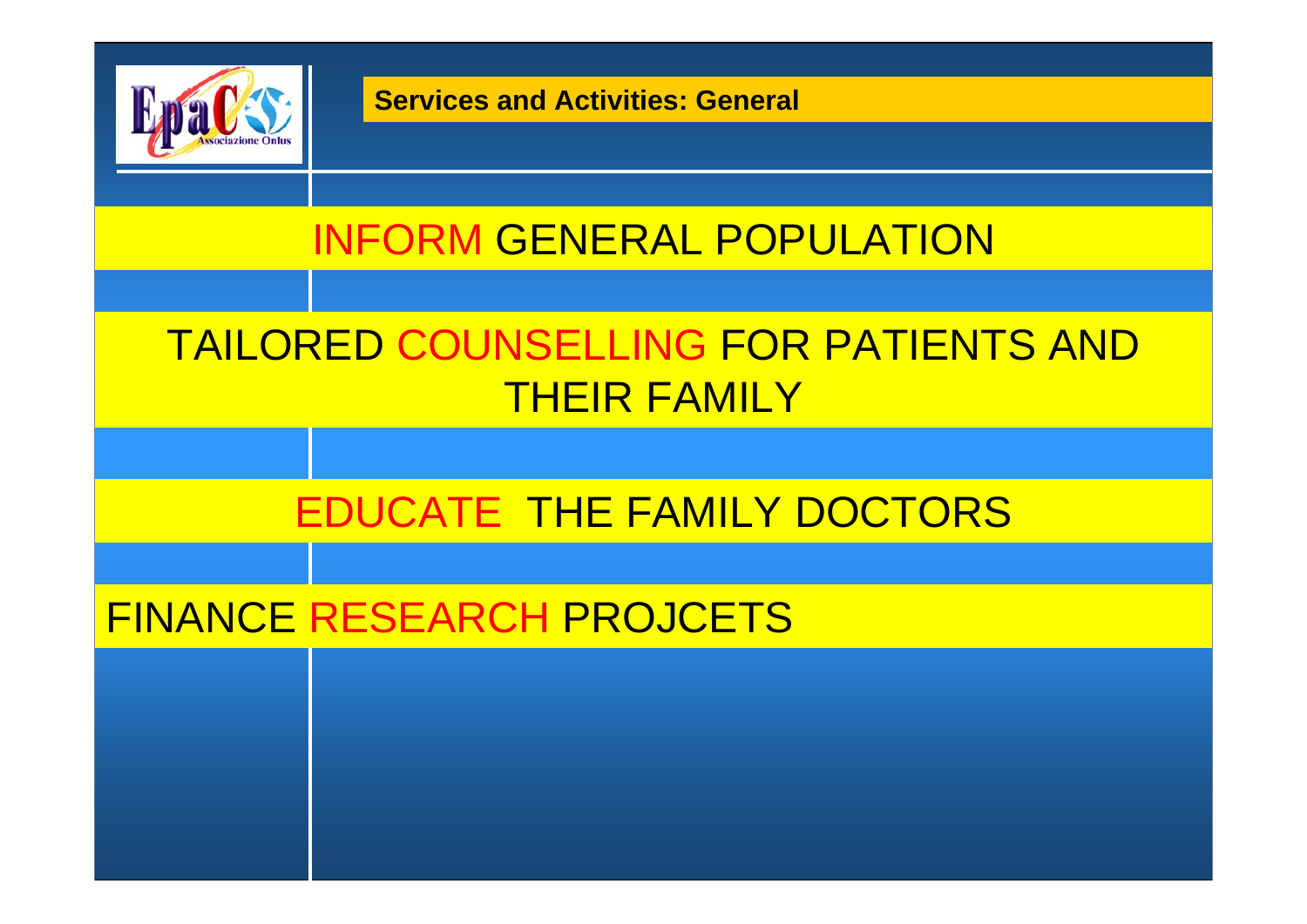

#### **Services and Activities**

### INFORM GENERAL POPULATION



У.









**Awarnes**

**campaign**



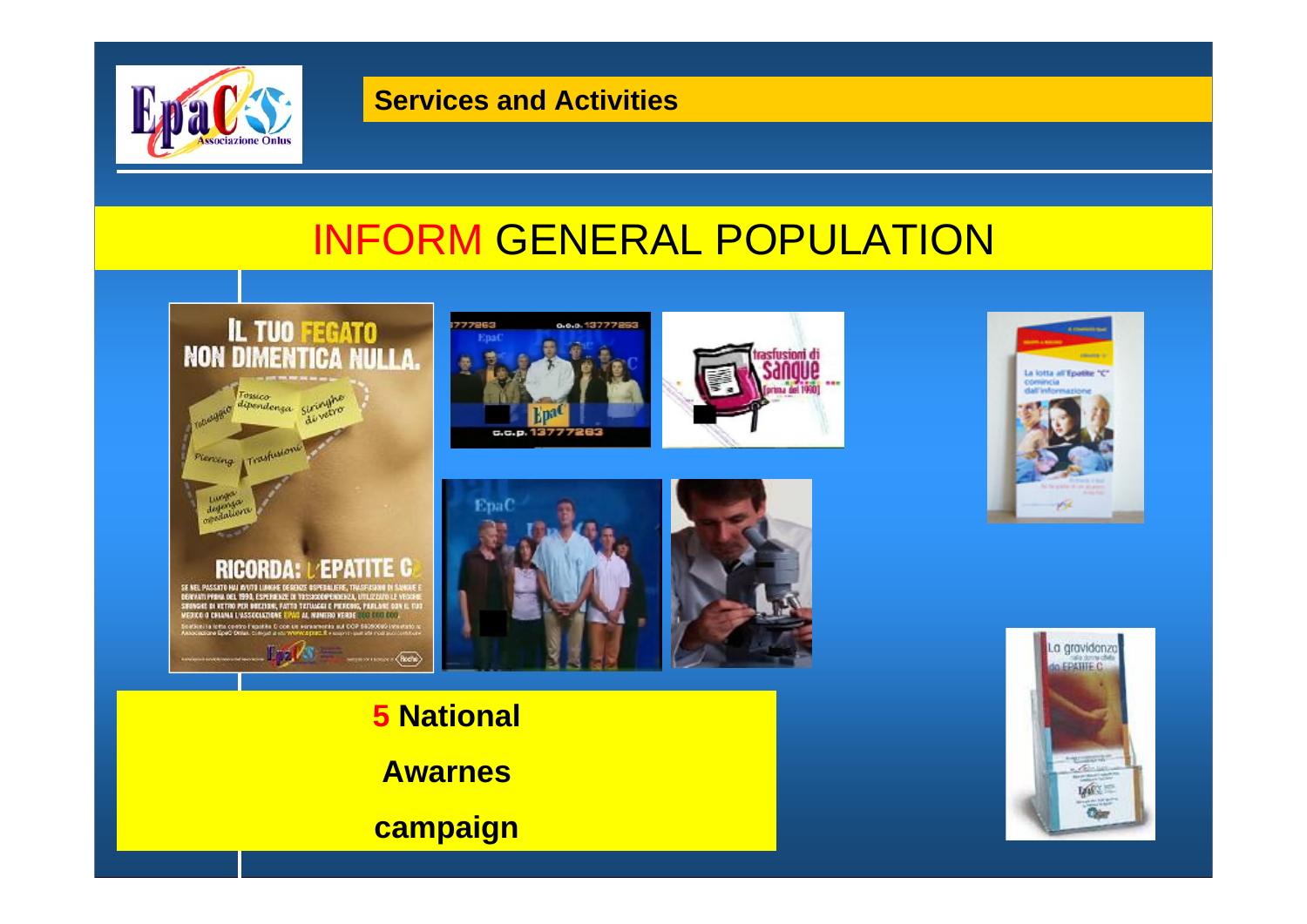

**Services and Activities**

### INFORMATION ACTIVITY FOR PATIENTS AND THEIR FAMILY







#### COOPERATION WITH ITALIAN ASSOCIATION STUDY OF THE LIVER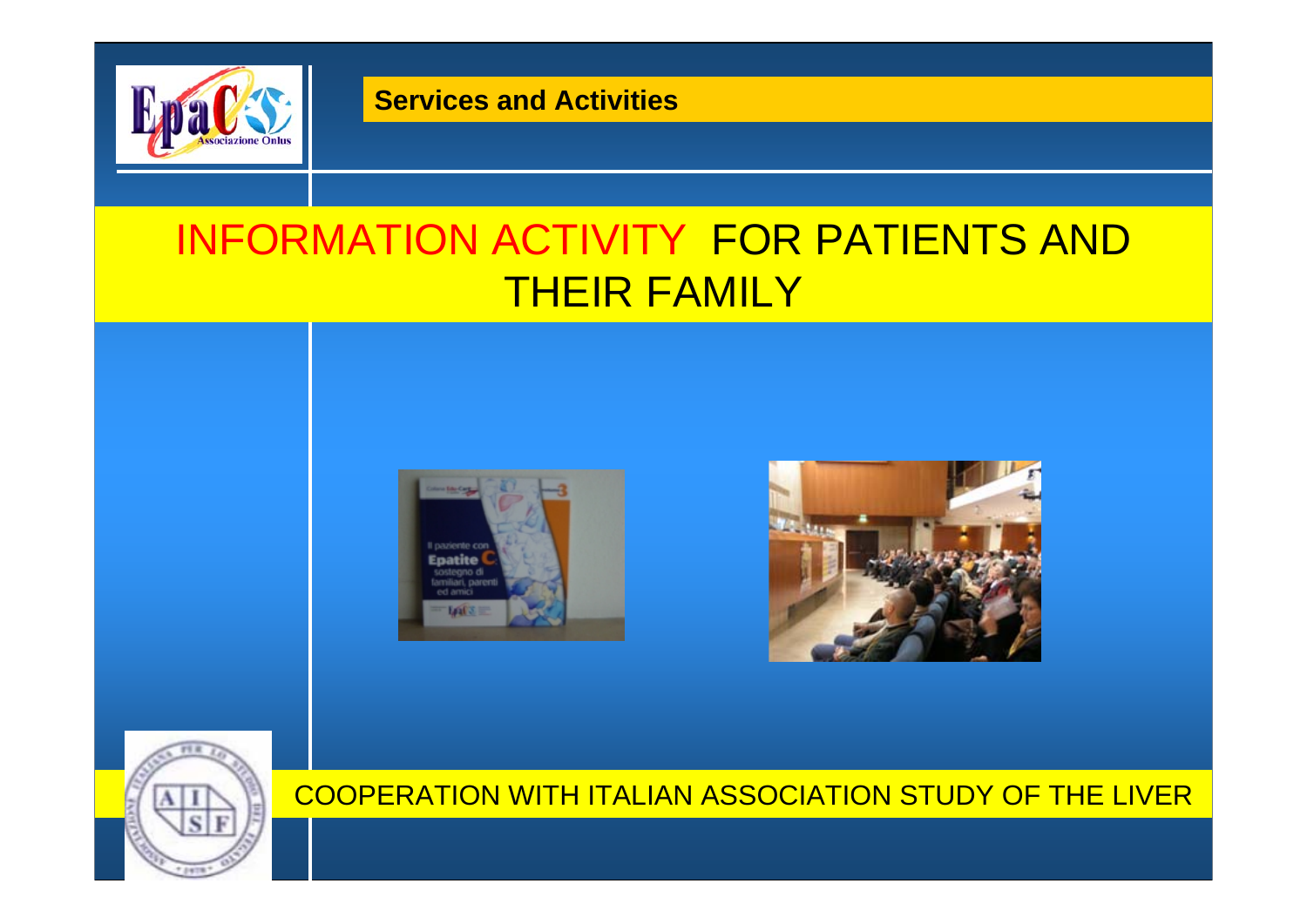

### EDUCATION TO THE FAMILY DOCTORS



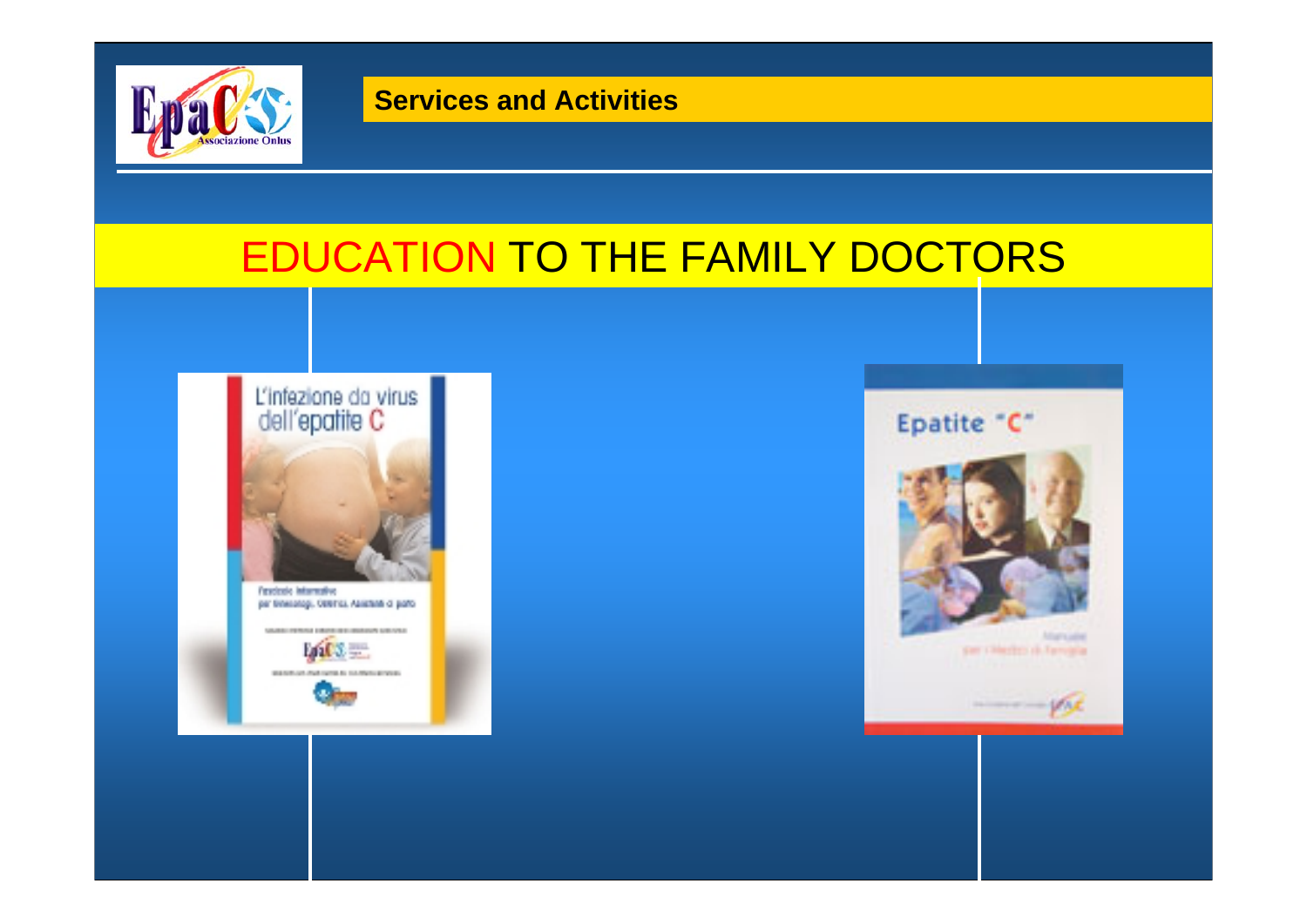**Services and Activities**

### **MORE THAN 130.000 Euros donated for RESEARCH projects**











**Investigation on Mother to newborn vertical transmission Padua**

**New database transplanted Turin**

**epidemiologic Databaseof children infected HCV**

**Padua**

**Publications of pediatric and ginecololist guidelines on HCV**

**Padua**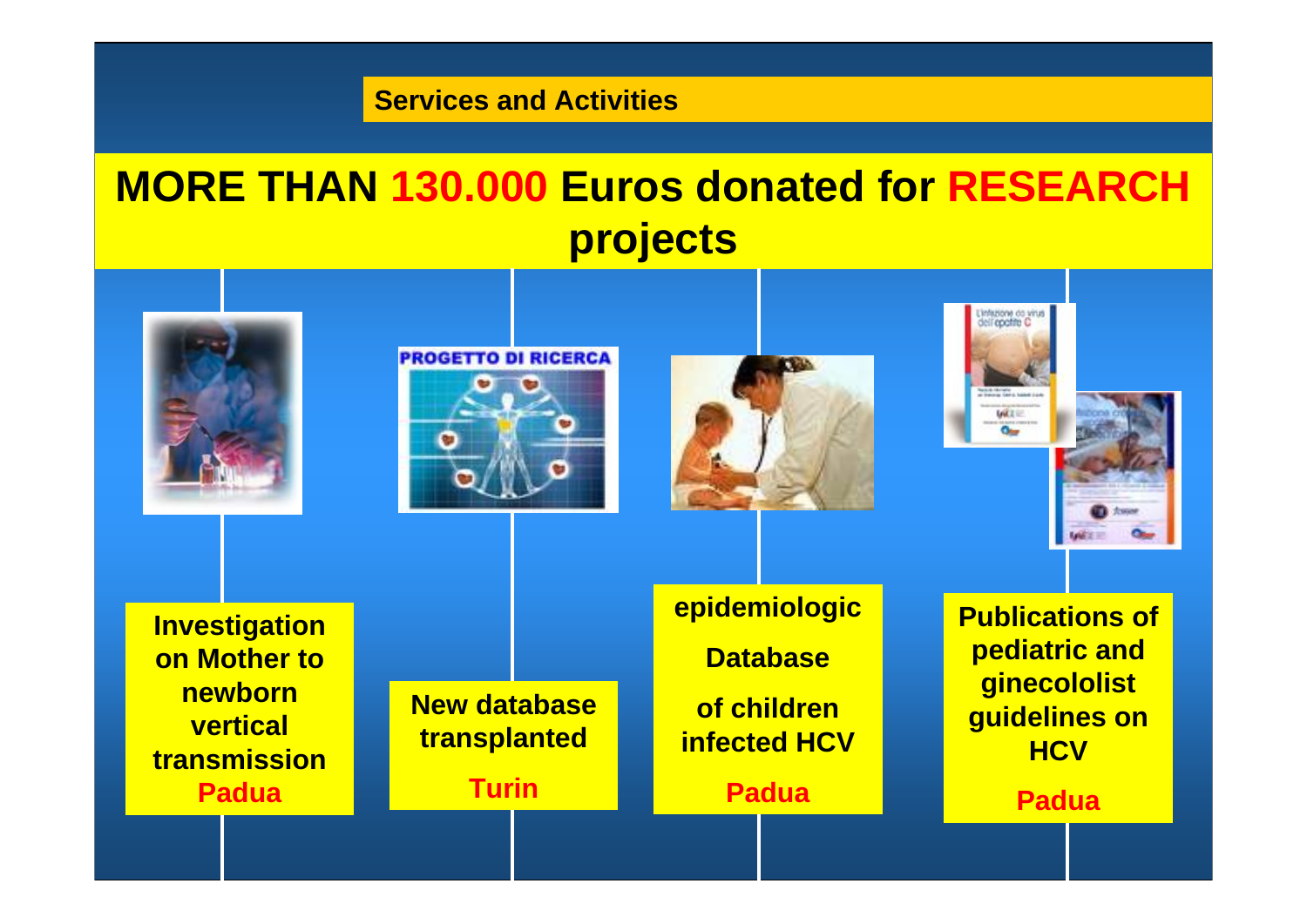

#### **Services and Activities**

### LOBBYING ACTIVITY









#### PETITION TO THE ITALIAN MINISTRY OF HEALTH

LAW PROPOSAL ON HEPATITIS S.1457

MANIFESTATION IN FRONT OF ITALIAN PARLIAMENT

MEET EU ITALIAN **POLITICIANS**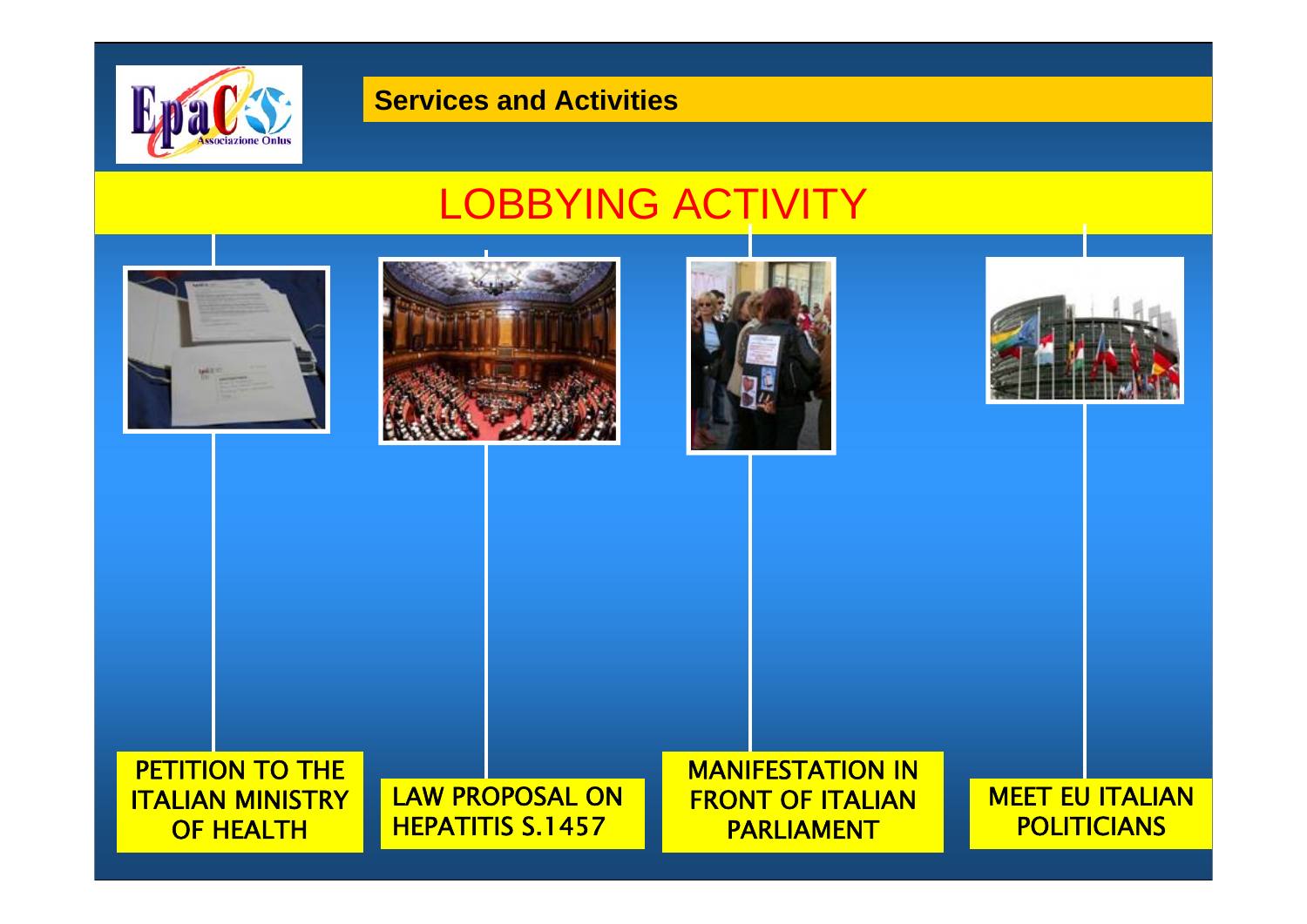

#### SUPPORT AND FINANCING

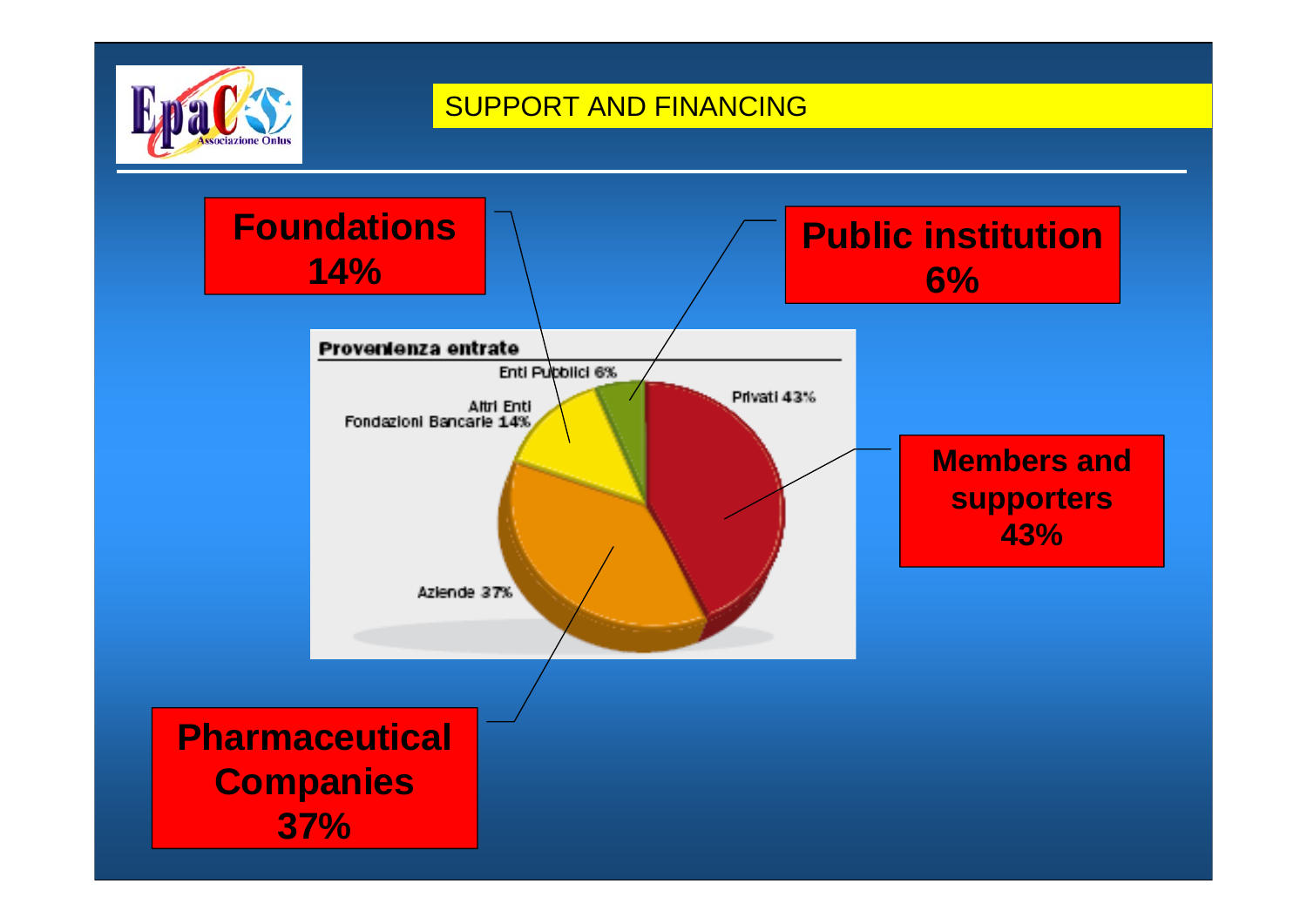

### **MOST IMPORTANT IS**

### **LIVER-POOL**



#### **ITALIAN FEDERATION OF LIVER PATIENT ASSOCIATIONS**

### **WITH MORE THAN 15 ASSOCIATIONS**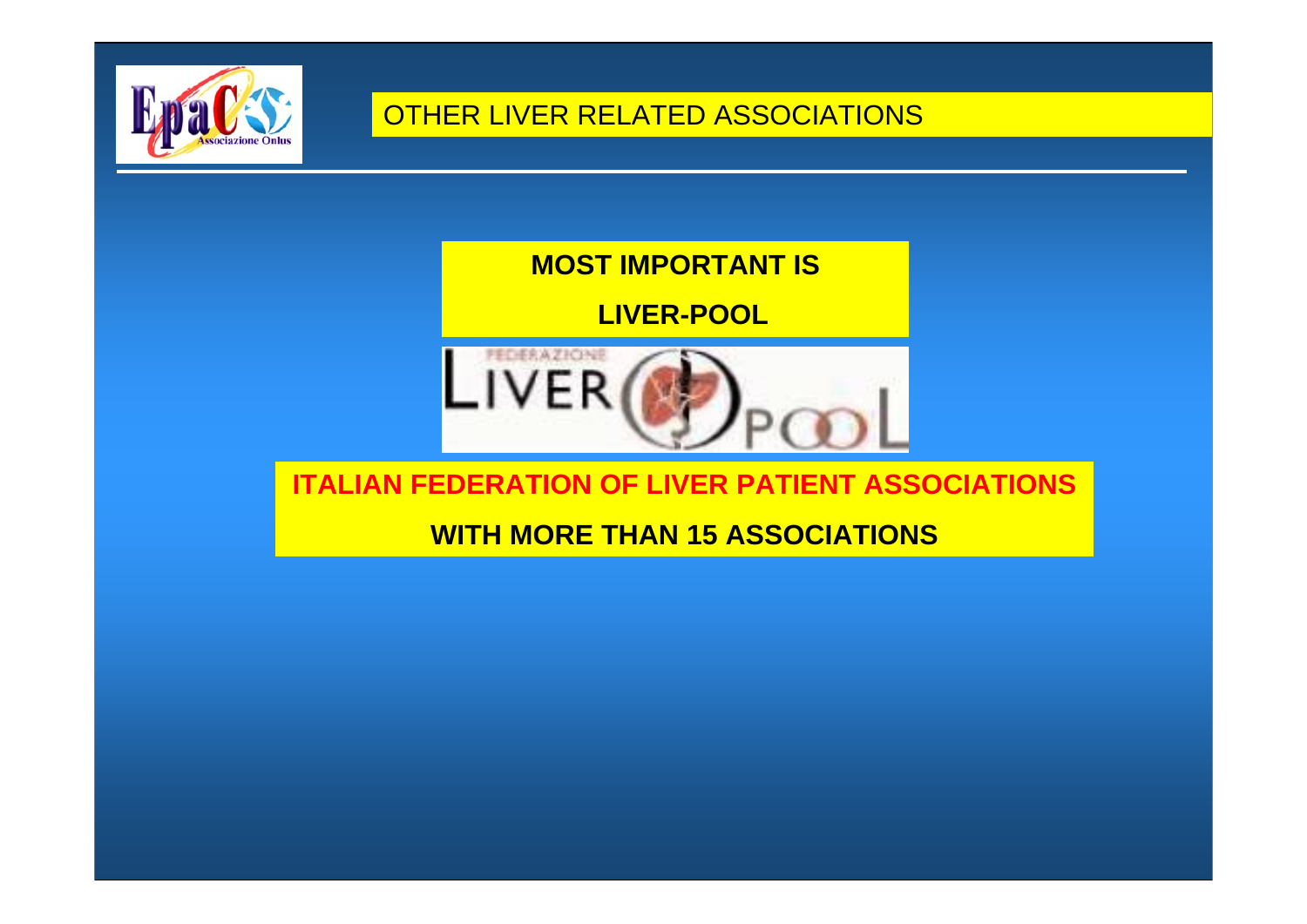

#### **STRENGHTS**

### **WE ARE THE MOST KNOWN, RESPECTED AND BIGGER ASSOCIATION OF LIVER PATIENT IN ITALY**

### **WE ARE A PUBLIC RESOURCES, BECAUSE NOBODY ELSE CAN HAVE THE QUANTITY AND QUALITY OF EPIDEMIOLOGIC INFORMATIONS WE COLLECT EACH DAY**

### **WE FOCUS ON PATIENT QUALITY OF LIFE AND**

#### **WE LOVE PATIENTS BECAUSE WE ARE PATIENTS AS FIRST**

**WE CAN MOVE PEOPLE ON** *"DO SOMETHING ABOUT"*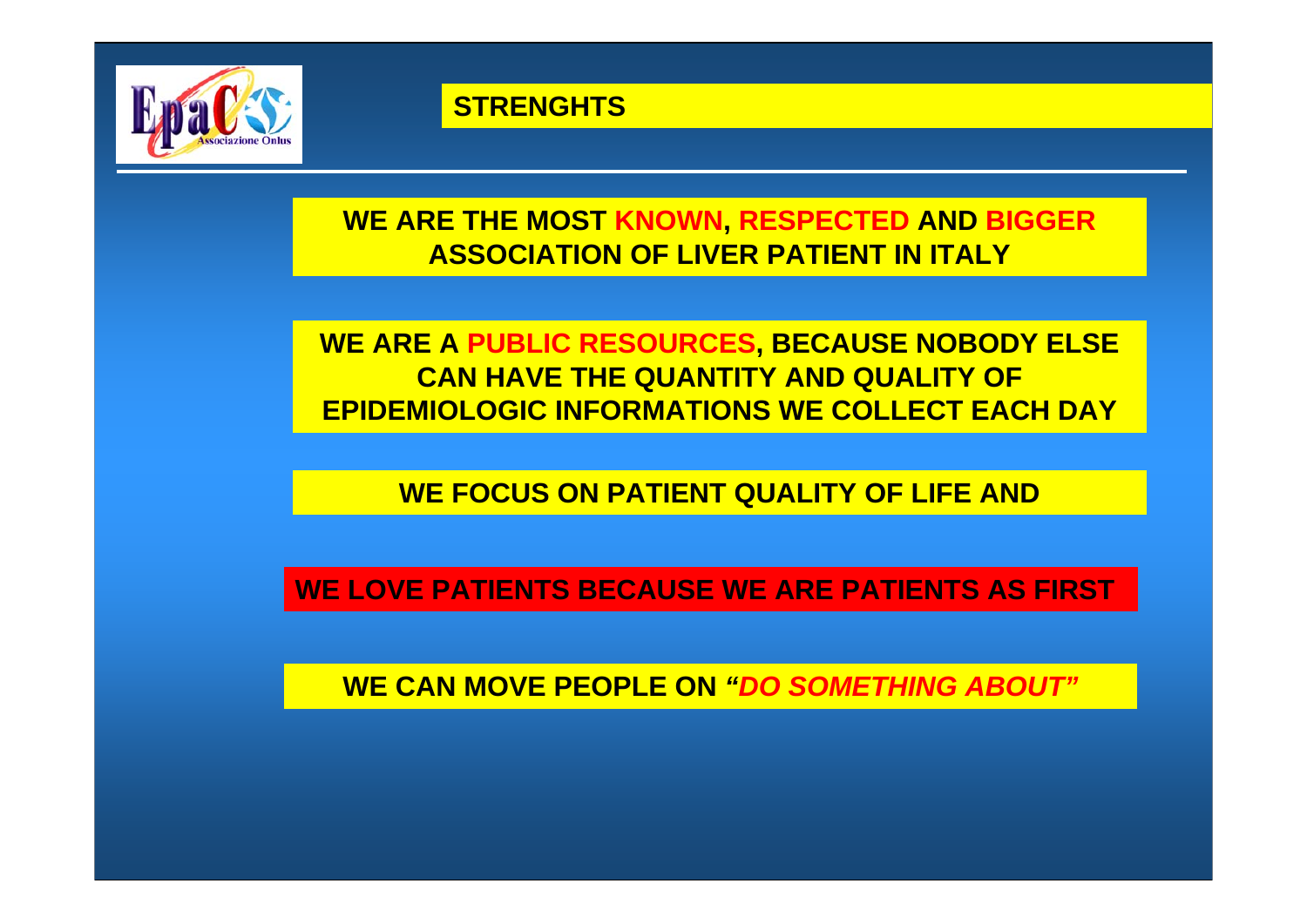

### **LOT OF RESISTANCE FROM SOME POWERFUL PEOPLEINSIDE HEALTHY GOVERNMENT INSITUTIONS**

#### **USUALLY THEY CLAIMS:**

**THERE ARE NOT ENOUGH EVIDENCES OF COST/EFFECTIVENESOF SCREENING AND TREATMENTS**

**THERE ARE NOT ENOUGH EVIDENCES OF COST/EFFECTIVENES FOR AWARENESS CAIMPAIGN ON HEPATITIS**